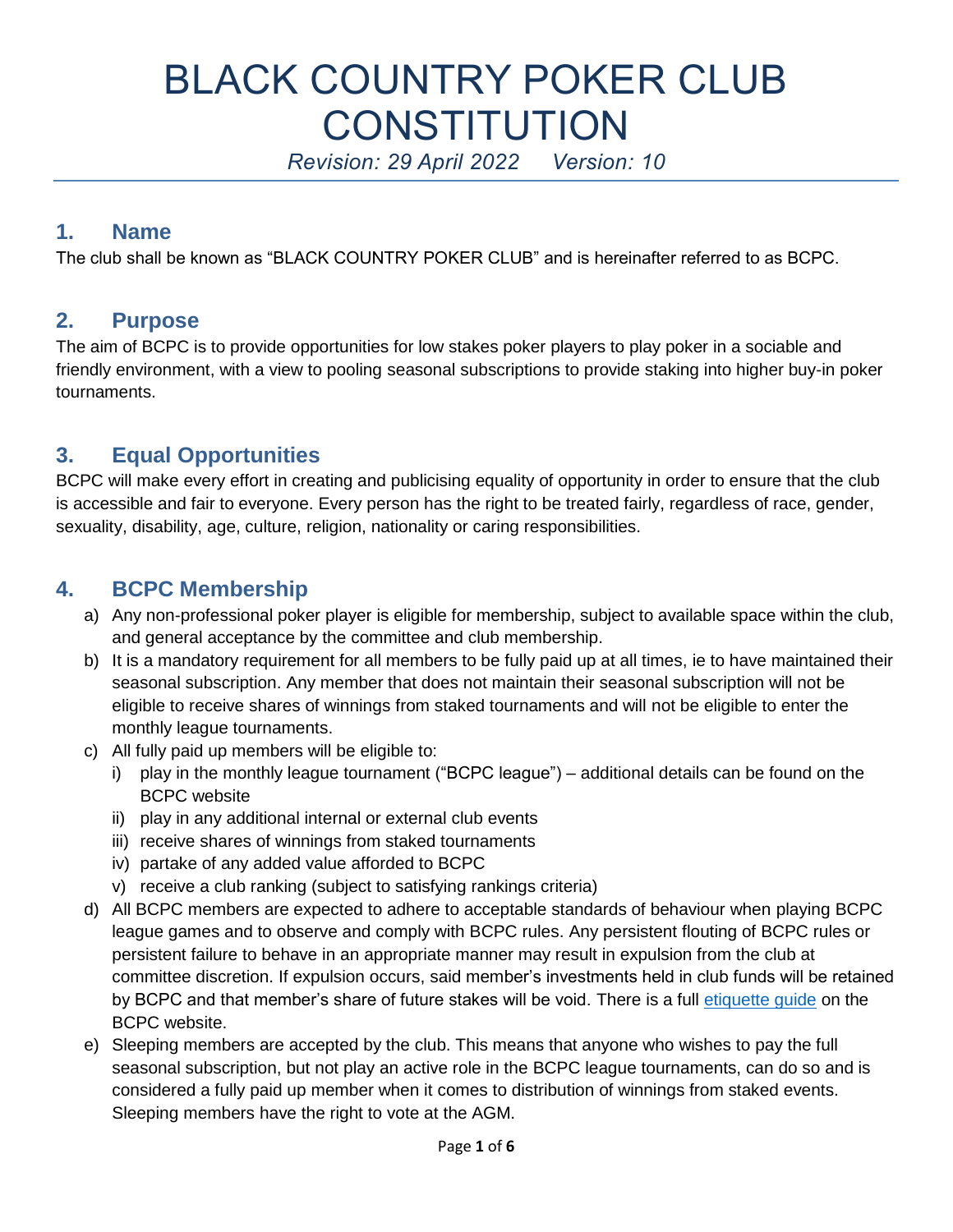f) If any new member joins the club following conversation with an existing member, that existing member will have their entry fee for game 6 paid for by the club. If that person was responsible for obtaining more than one new member in a season, they only receive the one free entry in that season.

# **5. Meetings**

- a) BCPC will hold a general meeting for all membership at least once per season. This will usually occur twice per year and will be known as the AGM.
- b) The BCPC committee will meet formally at least once per season and informally as required.
- c) If a matter arises that the committee cannot resolve, and inclusion of the full membership is required, but the matter cannot wait until the next scheduled AGM, the committee may be required to call an EGM (Extraordinary General Meeting).
- d) All AGMs, EGMs, and formal committee meetings will be recorded and minutes made available to all BCPC members.

# **6. Committee**

- a) The committee will consist of Chair, Vice Chair, Secretary, Treasurer and Communications Lead, plus other non-executive roles. The roles of Chair and another role may be undertaken by the same person.
- b) The committee will contain between 5 and 7 club members.
- c) The quorum for any meeting or decision will be 4.
- d) The committee can co-opt members to fill any gaps but that decision must be formally voted on at the next AGM.
- e) Brian Yates will be afforded the option of remaining Chair for life.
- f) Elections for committee roles will occur at every second AGM in April, ie committee roles will be assigned for one full calendar year. All fully paid up BCPC members will have the right to vote at the AGM.
- g) All fully paid up BCPC members with at least three full seasons membership on their record, will be applicable for nomination to the committee. This will be prior to the next AGM at which a new committee is to be convened.
- h) The committee will have full power of governance over BCPC and will decide which, if any, items require full membership vote, either at AGM or EGM, if required.
- i) All decisions made by committee will be done so on a majority basis. The Chair will have casting vote in all tied decisions.

# **7. Funds**

- a) Club funds will be gained via members seasonal subscriptions.
	- i) Each game has a £10 buy-in to produce a prize pool on the night, paid to top three if 18 runners or less, top four if between 19 and 30 runners, and top five if 31 runners or more. See the website for more details on game nights.
	- ii) Each season also has a £100 subscription payment which is used to build a pot for staking to be awarded to the top places in the season's league.
	- iii) All members will be required to pay subscriptions as follows:
		- £30 in game 1, £40 in game 2 and the final £30 in game 3. All members should be fully paid up by the start of game 3.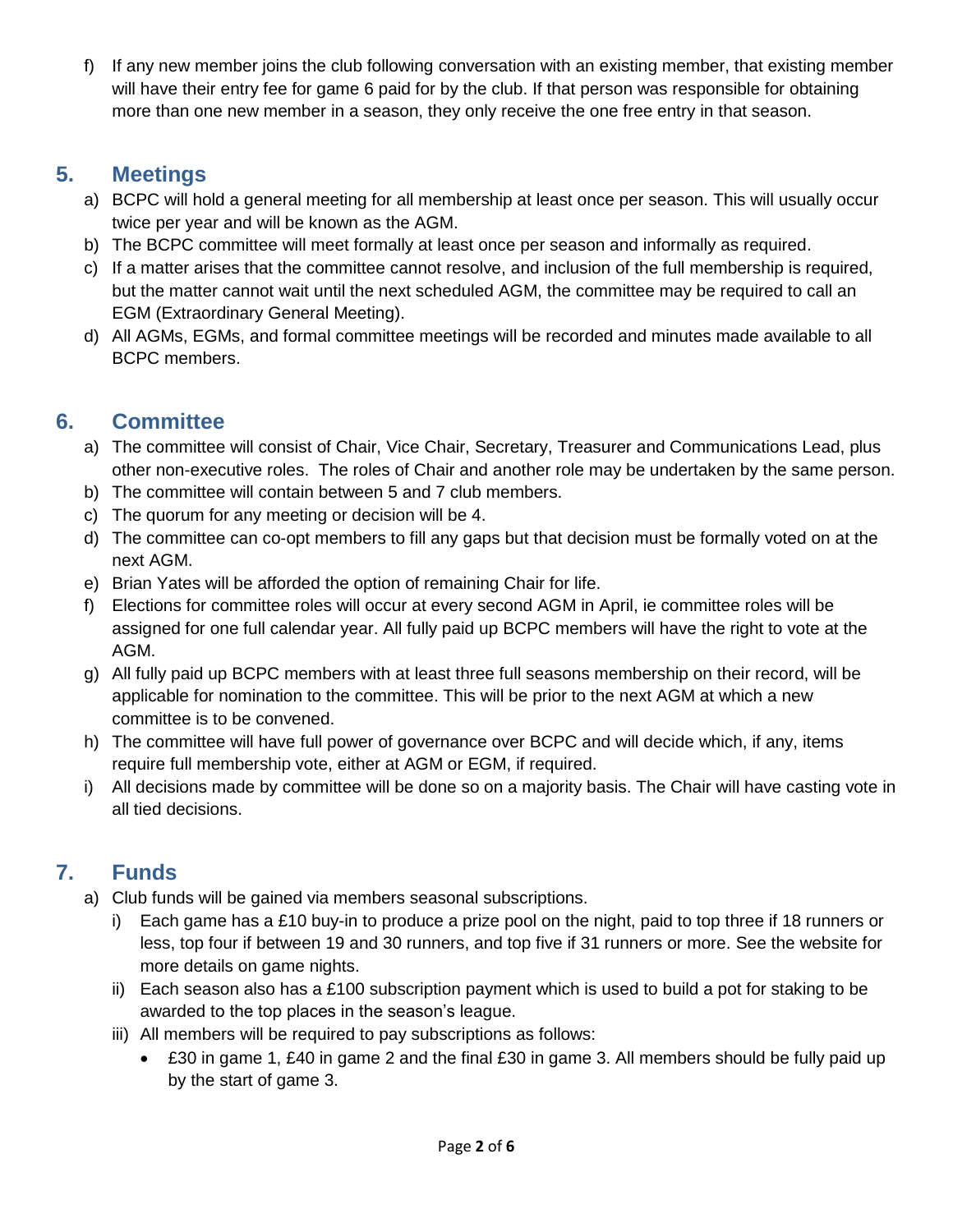- If a player joins midway through the season then they are required to pay for games that they have missed. ie if joining in game 2 they pay £30 due from game 1 and £40 due from game 2. If joining in game 3 or later, the full £100 will of course be due.
- A member has the option to pay more if they want to; for example they could pay the full £100 subscription in advance.
- Exceptions to any of the above are at committee discretion.
- iv) The total payable across the season is always £100, regardless of when a new member joins, otherwise that member would not be considered fully paid up at the end of the season, and would not be eligible to any shares of winnings from staked events.
- v) All amounts due should be transferred online to the club bank account ahead of each game so this will be any subscription payments due, the £10 game entry, any bounty, the £1.50 dealer free, any hi-hand entry (£1) and any BAPWAC entries (£2 per go).
- b) Staking to live events will be provided from club funds, in accordance with seats earned by members through finishing positions in each league.
- c) Club funds may also be used to provide club infrastructure at committee discretion.
- d) Club funds will be collected, held and released by the Treasurer.
- e) A bank account will be used to store club funds until released to players as tournament buy-ins.
- f) Funds will be transferred to players electronically wherever possible to create an audit trail, either via bank transfer or poker site transfer. Cash transfers should be as a last resort, subject to committee approval, and will only be released upon receipt of a signed and witnessed contract. Where possible, buy-ins may be made directly by the club on behalf of the player.
- g) Members in receipt of funds for tournament staking must commit to play the tournament that the funds were designated for or return said funds to the Treasurer. Members are not permitted to hold club funds indefinitely.
- h) Monthly financial statements will be produced by the Treasurer and made available to the committee.
- i) An end-of-season financial statement will be produced by the Treasurer and made available to all members at the AGM.

# **8. Staking**

- a) Members may receive staking to poker tournaments, in accordance with their finishing positions in the BCPC league, or any other side events to which they have subscribed. These will be paid inclusive of expected registration fee (eg a £550 seat should be used to enter a tournament that costs £550 including the registration fee).
- b) The minimum seat value awarded from the BCPC league will be £100 plus registration fee.
- c) When playing a tournament on behalf of the BCPC, members are expected to play their 'A game', to not play drunk and to refrain from any activity or behaviour that might bring the BCPC into disrepute.
- d) Any seats won during the BCPC league, or other side events, must be played within two calendar years from the date at the end of the season during which the seat is won. Any tournament buy-ins not used within two calendar years will be either:
	- i) played by another person, as nominated by the player who originally won the seat in the event of a cash then the buy-in is not returned and the gross cash is split as follows:
		- 25% to the person who played the seat
		- 25% to the person who won the seat
		- 50% to the club (in the normal way), or
	- ii) returned to club funds

Any exception to this will be at committee discretion.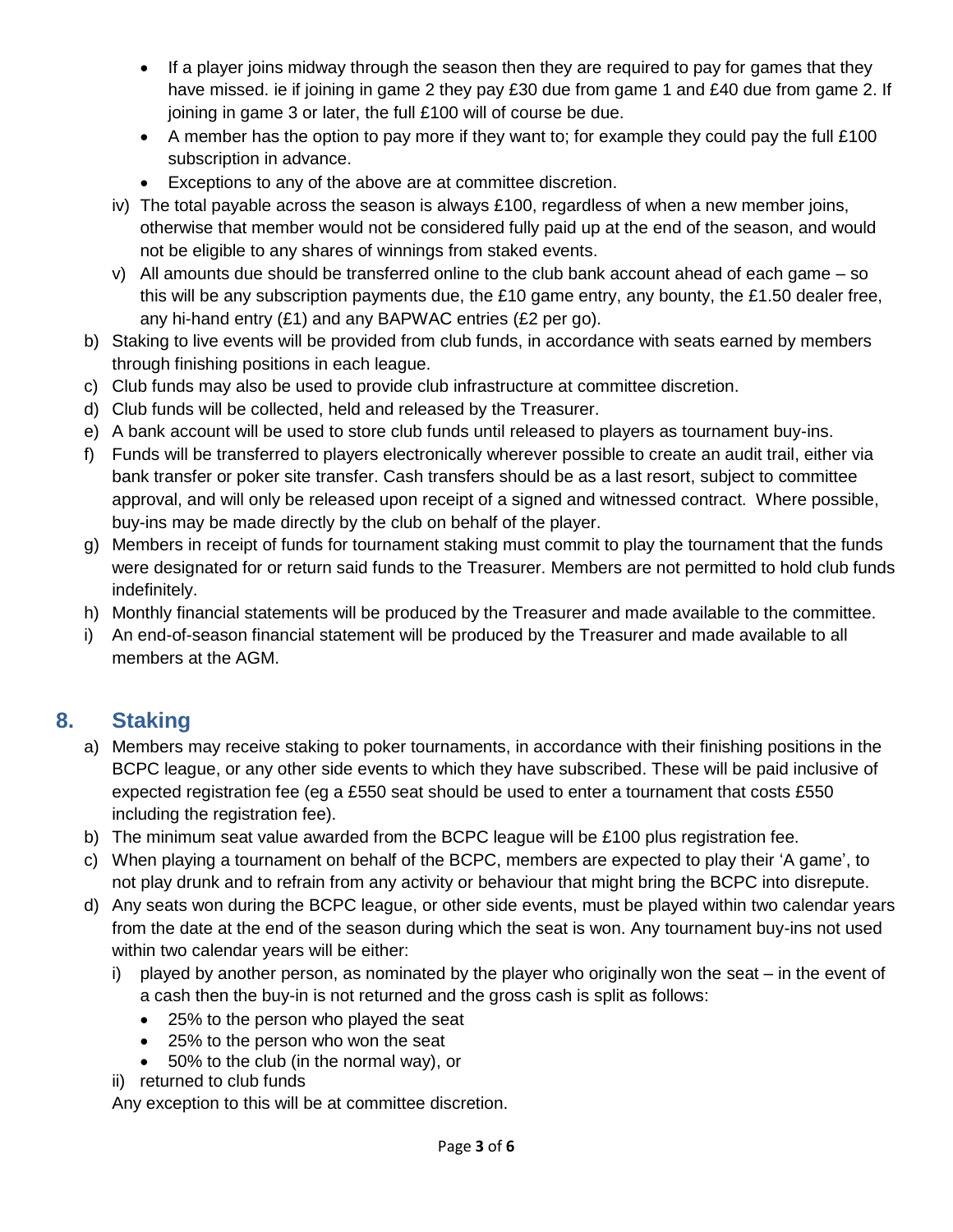- e) If a member cashes in an event that they are playing on behalf of BCPC, that member will be paid the value of the tournament buy-ins excluding registration fees and half of the remaining amount of the winnings. The remainder of winnings will be divided equally amongst the rest of the relevant BCPC membership at the end of the season in which the seat was won. Note:
	- i) This is subject to being a fully paid up member in the season during which the staking amount was accrued.
	- ii) Any member who is not fully paid up for the season during which the staking amount was accrued, prior to start of the staked tournament, will forfeit any right to a share of the returns, and that value will be shared equally amongst the fully paid up membership in accordance with their right to the shares.
	- iii) If a member is due a return from their share in a staked tournament, and is fully paid up for the season in which the staking amount was accrued, but is in arrears to the club for any subsequent season, those arrears will be recovered prior to any monies being paid out to the member.
- f) A member is expected to play a tournament to the value associated with their finishing position in the BCPC league or other side-event. Note:
	- i) The splitting of seats into smaller seats (eg a £220 seat into a £165 and a £55 seat) is not encouraged – we want people to play the seats they've won – but if you really can't play it for any reason, then you can split the seat.
	- ii) The merging of seats is allowed.
	- iii) The member should plan which tournament they want to play and let the committee know **at least 7 days in advance**; if the member needs support in determining available tournaments for the relevant buy-in then they should ask the committee for help. If the committee have any objections to the proposed seat then they will raise them with the player.
	- iv) All players playing a seat on behalf of the club should post on the main Facebook BCPC Members page and/or the main BCPC Facebook page (for example if they are not currently a member of the club) and/or the main BCPC Whatsapp group which event they are playing, when it is and which day/flight they will be entering.
	- v) Evidence of entry into a tournament should be retained and given to the committee before playing, for example the entry receipt shown below. Failure to produce this may result in the player being asked to pay for and play a same value event on behalf of the club.



- vi) Rebuy tournaments are not permitted.
- vii) Online tournaments are not permitted.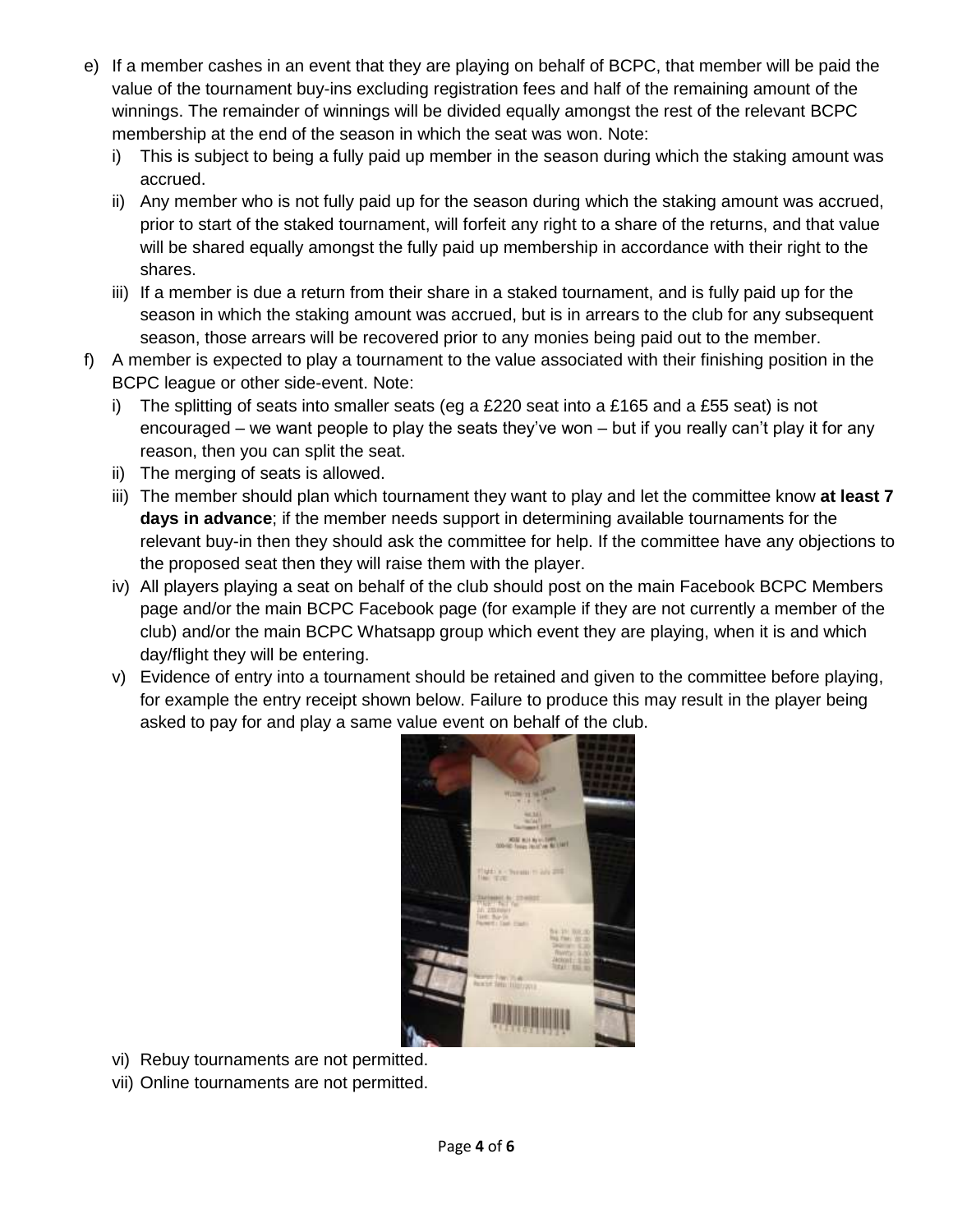- viii)For the avoidance of doubt, if a member enters a re-entry tournament multiple times, it will only be their last entry that counts as playing the BCPC seat.
- ix) If approval is given to play a higher value event then the member is responsible for paying the increased cost and registration fee; if the member then cashes then the value of the payment as per 8(e) will be pro-rated according to who contributed toward the tournament buy-in (excluding registration fee). For example if the member paid 20% of the buy-in (excluding registration fee) then they will be eligible for payment equal to buy-in excluding registration fee + (total cash less buy-in x  $(0.5 \times 0.8)$  + (total cash less buy-in x  $(0.2)$  = buy-in excluding registration fee + 60% of the total cash less buy-in.

#### **Worked example (without reference to registration fees)**

A player adds £50 to a £200 seat to turn it into a £250 seat, thereby contributing 20% to the total buy-in. If the player then cashes for £1,000 then:

- the player shall receive £250 + (£750 x 0.8 x 0.5) + £750 x 0.2 = £250 + £300 + £150 = £700
- the club shall receive £750 x  $0.8 \times 0.5 = £300$
- x) If any member receives funds to play a tournament but for any reason does not play that tournament then the member is required within the next seven days to either:
	- return the funds to the club or
	- agree with the Treasurer or other committee member an alternative tournament to be played within the next month.

If a new tournament is agreed but it is more than a month away then the funds must still be returned.

xi) If a tournament in another currency is played, the exchange rate used to transfer pounds into the other currency must be used when any tournament cash is transferred back into pounds.

## **9. Dealing at the tables**

- a) On game nights, each person pays £1.50 into a dealer pot. This is to pay dealers as follows (assuming, for illustrative purposes, that we have 30 players):
	- i) 6 dealer spots are available (3 tables, 2 tables, final table)
	- ii) Each player pays  $£1.50$  to create a pay pool of  $£45$
	- iii) Each dealer spot gets paid £7.50 so if you deal all the way through you get £22.50
- b) To be paid as a dealer, you must finish dealing your table until it breaks, unless you are moved for table balancing purposes (in which case the fee is split 50:50 with the person that takes over).
- c) If no paid dealer is available, then people in the middle seats (usually seats 1 and 6) should deal alternate levels for the table, unless someone else volunteers (in which case the whole table moves round until the volunteer is in either the 1 or 6 seat). Note that in certain games you may have two people on one or both sides of the table who straddle the middle point – in this case they all take it in turns to deal. So in theory you could have four dealers at a table.

# **10. Big blind antes**

The club employs the use of 'big blind antes' in all its games. That is, rather than antes paid by each person, the big blind pays the ante for the whole table equivalent to the big blind for 6 or more players and equivalent to the small blind otherwise.